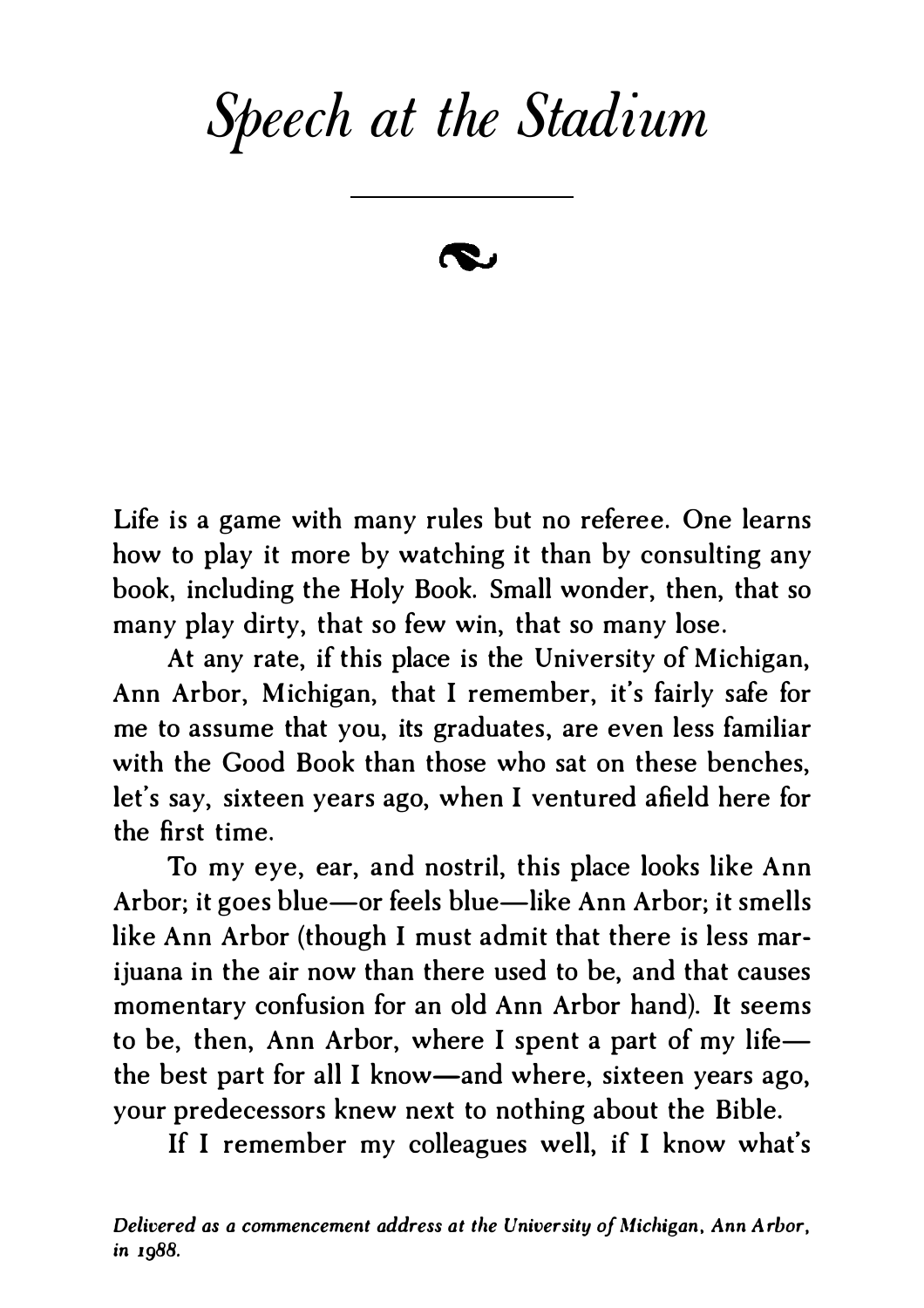#### 139 I Speech at the Stadium

happening to university curricula all over the country, if I am not totally oblivious to the pressures the so-called modern world exerts upon the young, I feel nostalgic for those who sat in your chairs a dozen or so years ago, because some of them at least could cite the Ten Commandments and still others even remembered the names of the Seven Deadly Sins. As to what they've done with that precious knowledge of theirs afterward, as to how they fared in the game, I have no idea. All I can hope for is that in the long run one is better off being guided by rules and taboos laid down by someone totally impalpable than by the panel code alone.

Since your run is most likely to be fairly long, and since being better off and having a decent world around you is what you presumably are after, you could do worse than to acquaint yourselves with those commandments and that list of sins. There are just seventeen items altogether, and some of them overlap. Of course, you may argue that they belong to a creed with a substantial record of violence. Still, as creeds go, this one appears to be the most tolerant; it's worth your consideration if only because it gave birth to the society in which you have the right to question or negate its value.

But I am not here to extol the virtues of any particular creed or philosophy, nor do I relish, as so many seem to, the opportunity to snipe at the modern system of education or at you, its alleged victims. To begin with, I don't perceive you as such. After all, in certain fields your knowledge is immeasurably superior to mine or anyone's of my generation. I regard you as a bunch of young, reasonably egotistical souls on the eve of a very long journey. I shudder to contemplate its length, and I ask myself in what way I could possibly be of use to you. Do I know something about life that could be of help or consequence to you, and if I do, is there a way to pass this information on to you?

The answer to the first question is, I suppose, yes—not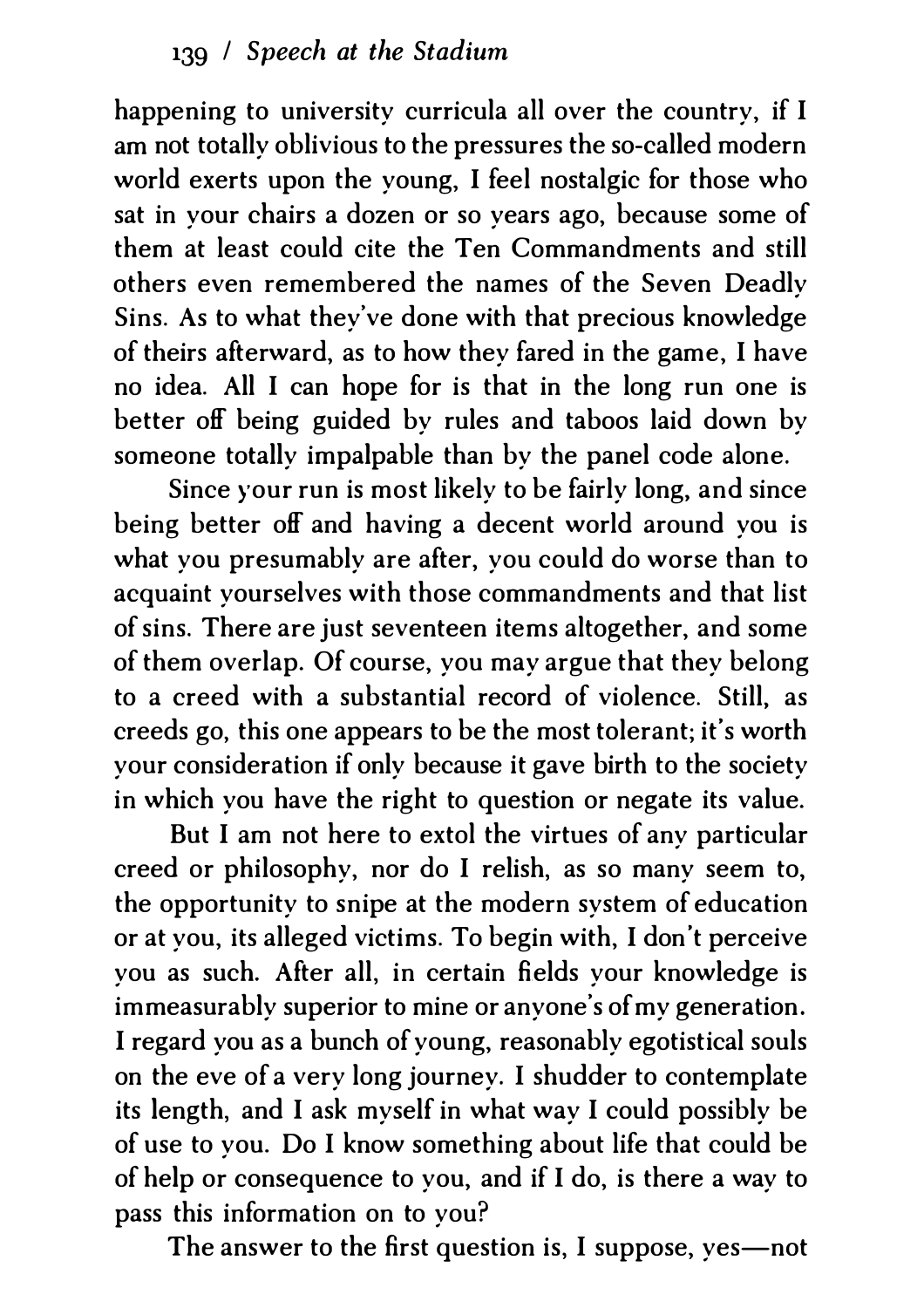so much because a person of my age is entitled to outfox any of you at existential chess as because he is, in all probability, tired of quite a lot of the stuf you are still aspiring to. (This fatigue alone is something the young should be advised on as an attendant feature of both their eventual success and their failure; this sort of knowledge may enhance their savoring of the former as well as a better weathering of the latter.) As for the second question, I truly wonder. The example of the aforementioned commandments may discourage any commencement speaker, for the Ten Commandments themselves were a commencement address-literally so, I must say. But there is a transparent wall between the generations, an ironic curtain, if you will, a see-through veil allowing almost no passage of experience. At best, some tips.

Regard, then, what you are about to hear as just tipsof several icebergs, if I may say so, not of Mount Sinai. I am no Moses, nor are you biblical Jews; these are a few random jottings scribbled on a yellow pad somewhere in California-not tablets. Ignore them if you wish, doubt them if you must, forget them if you can't help it: there is nothing imperative about them. Should some of it now or in the time to be come in handy to you, I'll be glad. If not, my wrath won't reach you.

1. Now, and in the time to be, I think it will pay for you to zero in on being precise with your language. Try to build and treat your vocabulary the way you are to treat your checking account. Pay every attention to it and try to increase your earnings. The purpose here is not to boost your bedroom eloquence or your professional success-although those, too, can be consequences—nor is it to turn you into parlor sophisticates. The purpose is to enable you to articulate yourselves as fully and precisely as possible; in a word, the purpose is your balance. For the accumulation of things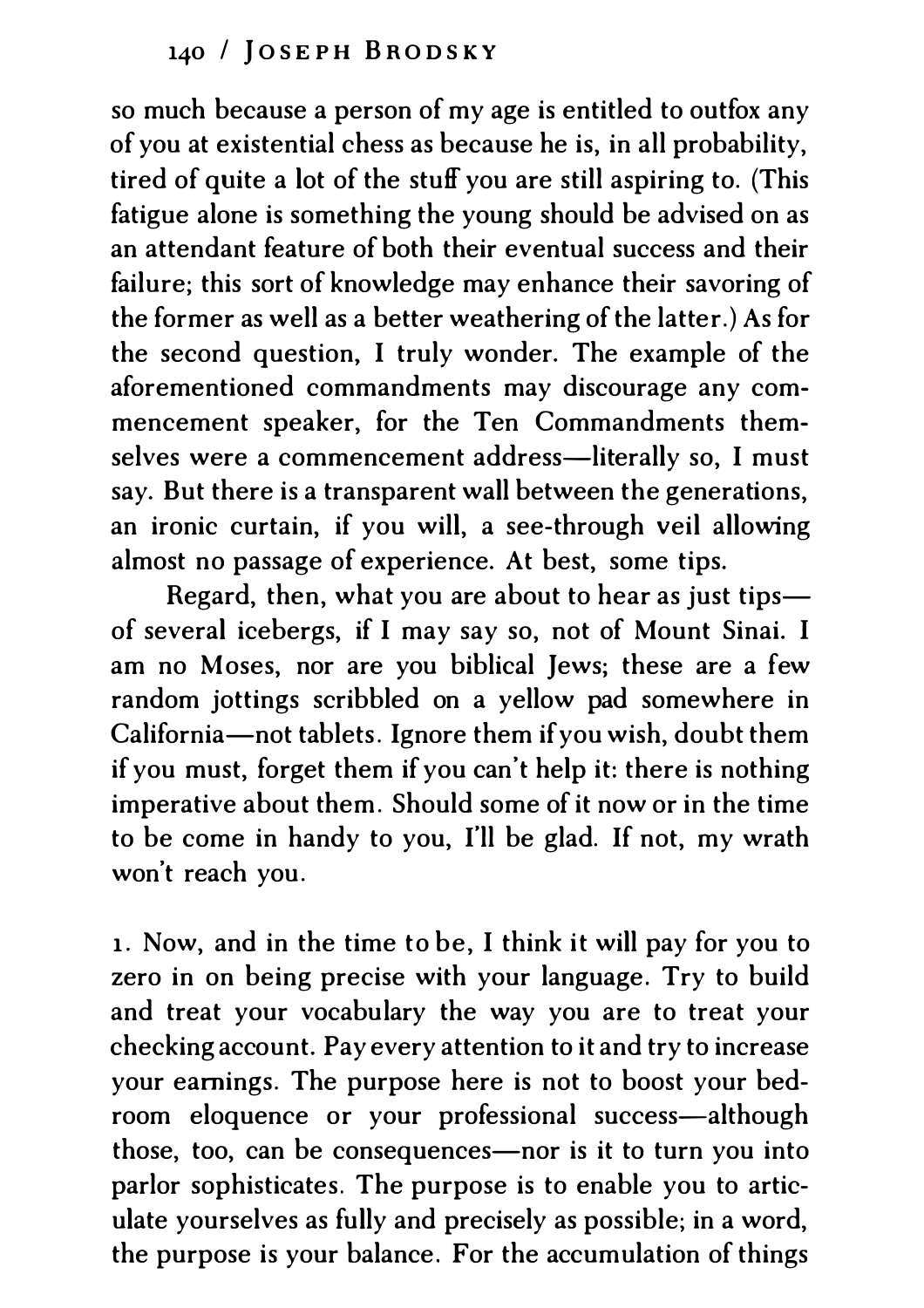### 141 / Speech at the Stadium

not spelled out, not properly articulated, may result in neurosis. On a daily basis, a lot is happening to one's psyche; the mode of one's expression, however, often remains the same. Articulation lags behind experience. That doesn't go well with the psyche. Sentiments, nuances, thoughts, perceptions that remain nameless, unable to be voiced and dissatisfied with approximations, get pent up within an individual and may lead to a psychological explosion or implosion. To avoid that, one needn't turn into a bookworm. One should simply acquire a dictionary and read it on the same daily basis-and, on and off, books of poetry. Dictionaries, however, are of primary importance. There are a lot of them around; some of them even come with a magnifying glass. They are reasonably cheap, but even the most expensive among them (those equipped with a magnifying glass) cost far less than a single visit to a psychiatrist. If you are going to visit one nevertheless, go with the symptoms of a dictionary junkie.

z. Now, and in the time to be, try to be kind to your parents. If this sounds too close to "Honor thy mother and father" for your comfort, so be it. All I am trying to say is, try not to rebel against them, for, in all likelihood, they will die before you do, so you can spare yourselves at least this source of guilt if not of grief. If you must rebel, rebel against those who are not so easily hurt. Parents are too close a target (so, by the way, are sisters, brothers, wives, or husbands); the range is such that you can't miss. Rebellion against one's parents, for all its I-won't-take-a-single-penny-from-you, is essentially an extremely bourgeois sort of thing, because it provides the rebel with the ultimate in comfort, in this case, mental comfort: the comfort of one's convictions. The later you hit this pattern, the later you become a mental bourgeois; i.e., the longer you stay skeptical, doubtful, intellectually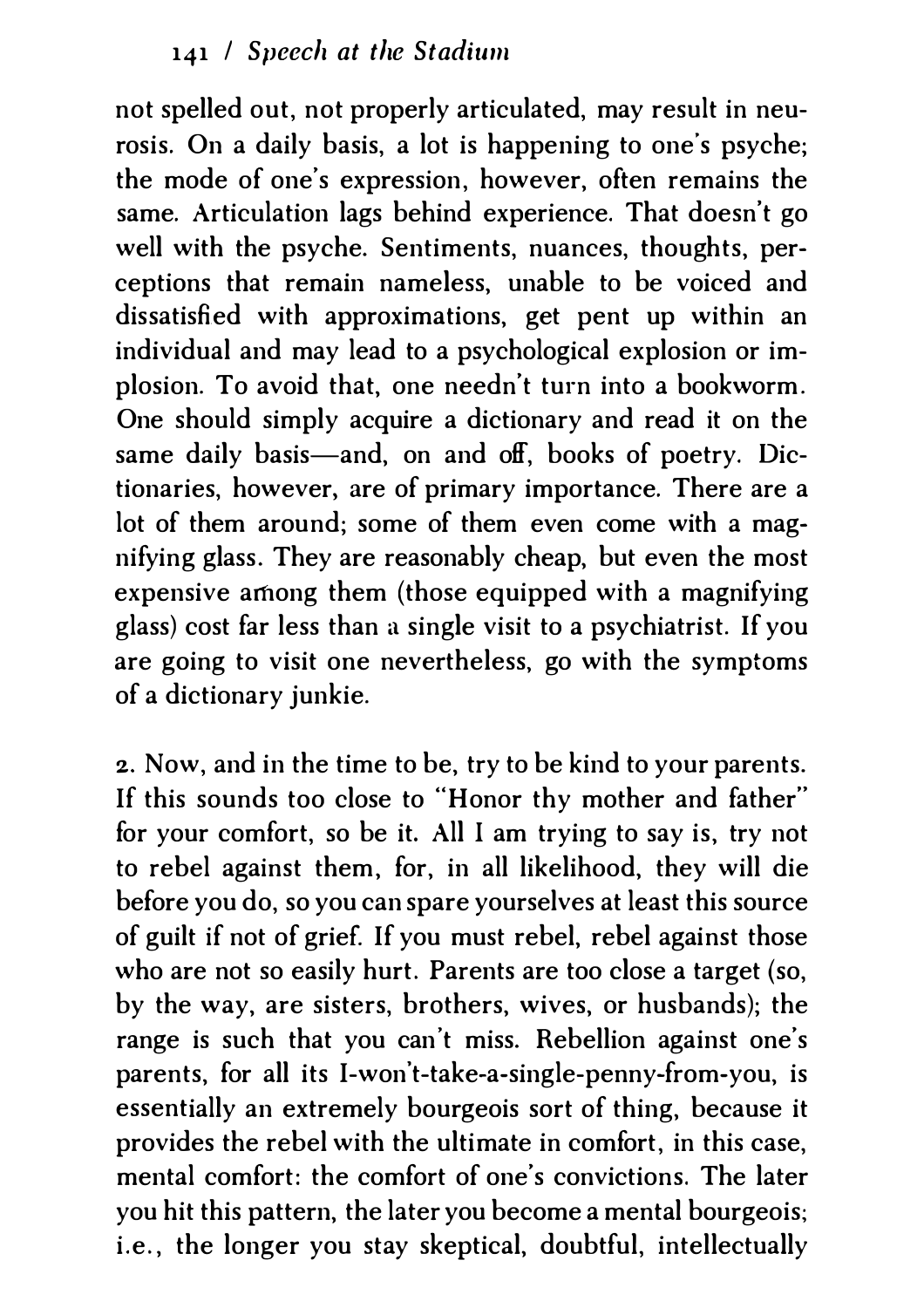uncomfortable, the better it is for you. On the other hand, of course, this not-a-single-penny business makes practical sense, because your parents, in all likelihood, will bequeath all they've got to you, and the successful rebel will end up with the entire fortune intact—in other words, rebellion is a very efficient form of savings. The interest, though, is crippling; I'd say, bankrupting.

3. Try not to set too much store by politicians-not so much because they are dumb or dishonest, which is more often than not the case, but because of the size of their job, which is too big even for the best among them, by this or that political party, doctrine, system, or a blueprint thereof. All they or those can do, at best, is to diminish a social evil, not eradicate it. No matter how substantial an improvement may be, ethically speaking it will always be negligible, because there will always be those—say, just one person—who won't profit from this improvement. The world is not perfect; the Golden Age never was or will be. The only thing that's going to happen to the world is that it will get bigger, i.e. , more populated while not growing in size. No matter how fairly the man you've elected will promise to cut the pie, it won't grow in size; as a matter of fact, the portions are bound to get smaller. In light of that-or, rather, in dark of thatyou ought to rely on your own home cooking, that is, on managing the world yourselves-at least that part of it that lies within your reach, within your radius. Still, in doing this, you must also prepare yourselves for the heartrending realization that even that pie of yours won't suffice; you must prepare yourselves that you're likely to dine as much in disappointment as in gratitude. The most difficult lesson to learn here is to be steady in the kitchen, since by serving this pie just once you create quite a lot of expectations. Ask yourself whether you can aford a steady supply of those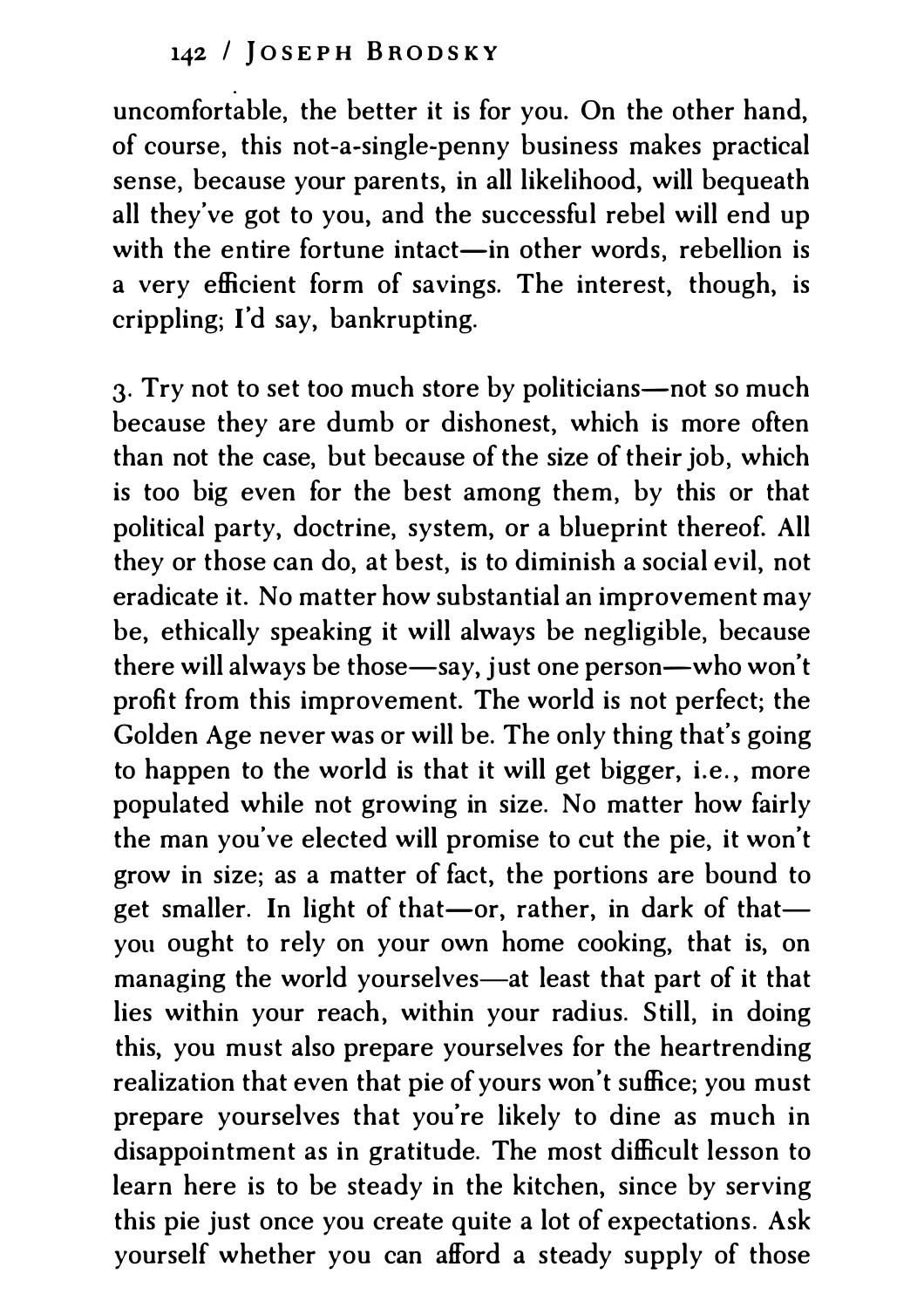#### 143 I Speech at the Stadium

pies, or would you rather bargain on a politician? Whatever the outcome of this soul-searching may be—however much you think the world can bet on your baking-you might start right away by insisting that those corporations, banks, schools, labs, and whatnot where you'll be working, and whose premises are heated and policed round the clock anyway, permit the homeless in for the night, now that it's winter.

4· Try not to stand out, try to be modest. There are too many of us as it is, and there are going to be many more, very soon. Thus climbing into the limelight is bound to be done at the expense of the others who won't be climbing. That you must step on somebody's toes doesn't mean you should stand on their shoulders. Besides, all you will see from that vantage point is the human sea, plus those who, like you, have assumed a similarly conspicuous—and very precarious at that-position: those who are called rich and famous. On the whole, there is always something faintly unpalatable about being better of than one's likes, and when those likes come in billions, it is more so. To this it should be added that the rich and famous these days, too, come in throngs, that up there on the top it's very crowded. So if you want to get rich or famous or both, by all means go ahead, but don't make a meal of it. To covet what somebody else has is to forfeit your uniqueness; on the other hand, of course, it stimulates mass production. But as you are running through life only once, it is only sensible to try to avoid the most obvious clichés, limited editions included. The notion of exclusivity, mind you, also forfeits your uniqueness, not to mention that it shrinks your sense of reality to the alreadyachieved. Far better than belonging to any club is to be jostled by the multitudes of those who, given their income and their appearance, represent-at least theoretically-un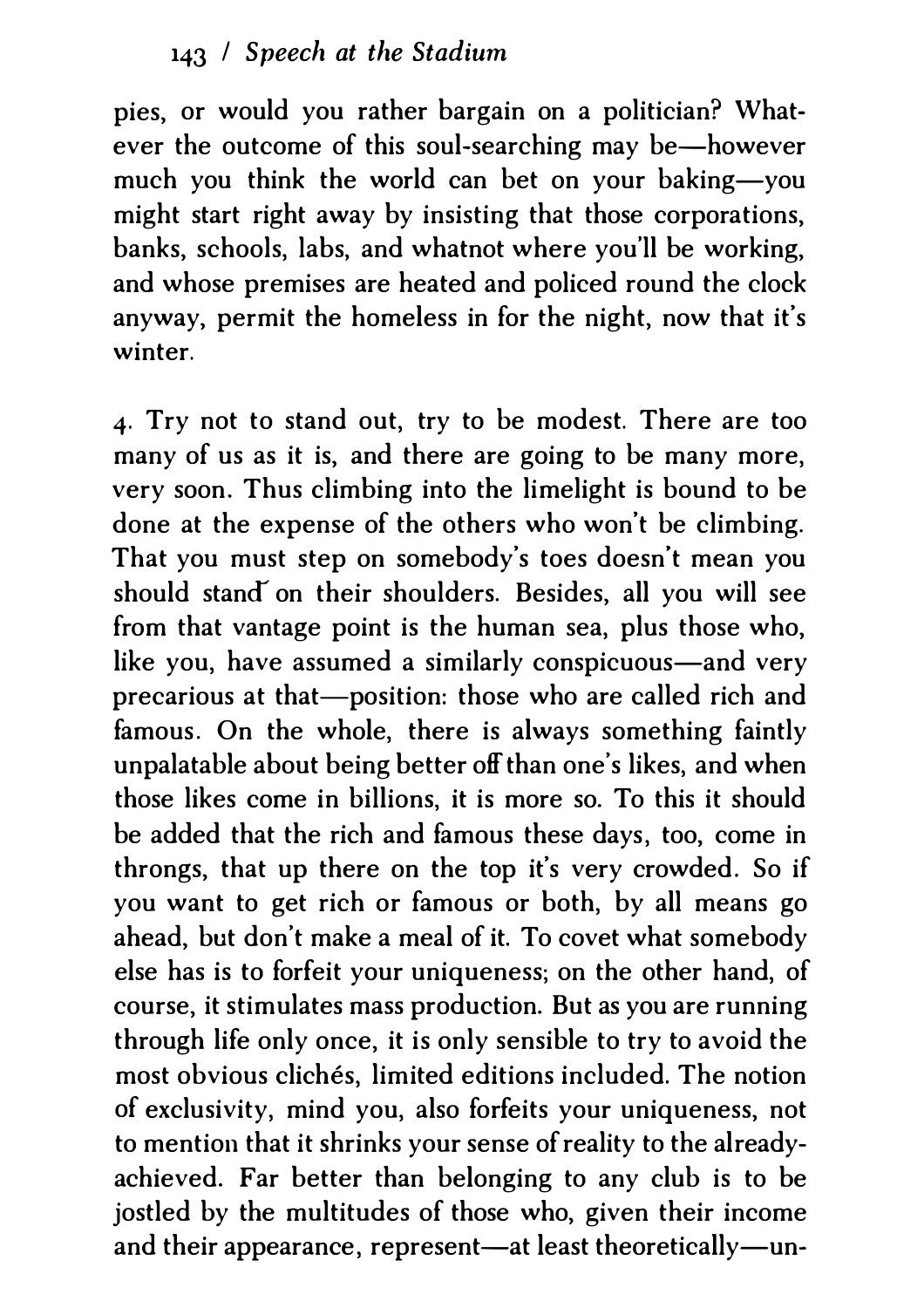limited potential. Try to be more like them than like those who are not like them; try to wear gray. Mimicry is the defense of individuality, not its surrender. I would advise you to lower your voice, too, but I am afraid you will think I am going too far. Still, keep in mind that there is always somebody next to you, a neighbor. Nobody asks you to love him, but try not to hurt or discomfort him much; try to tread on his toes carefully; and should you come to covet his wife, remember at least that this testifes to the failure of your imagination, to your disbelief in-or ignorance of-reality's unlimited potential. Worse comes to worse, try to remember how far away—from the stars, from the depths of the universe, perhaps from its opposite end—came this request not to do it, as well as this idea of loving your neighbor no less than yourself. Maybe the stars know more about gravity, as well as about loneliness, than you do; coveting eyes that they are.

5· At all costs try to avoid granting yourself the status of the victim. Of all the parts of your body, be most vigilant over your index fnger, for it is blame-thirsty. A pointed finger is a victim's logo—the opposite of the V sign and a synonym for surrender. No matter how abominable your condition may be, try not to blame anything or anybody: history, the state, superiors, race, parents, the phase of the moon, childhood, toilet training, etc. The menu is vast and tedious, and this vastness and tedium alone should be ofensive enough to set one's intelligence against choosing from it. The moment that you place blame somewhere, you undermine your resolve to change anything; it could be argued even that that blame-thirsty finger oscillates as wildly as it does because the resolve was never great enough in the first place. After all, victim status is not without its sweetness. It commands compassion, confers distinction, and whole nations and con-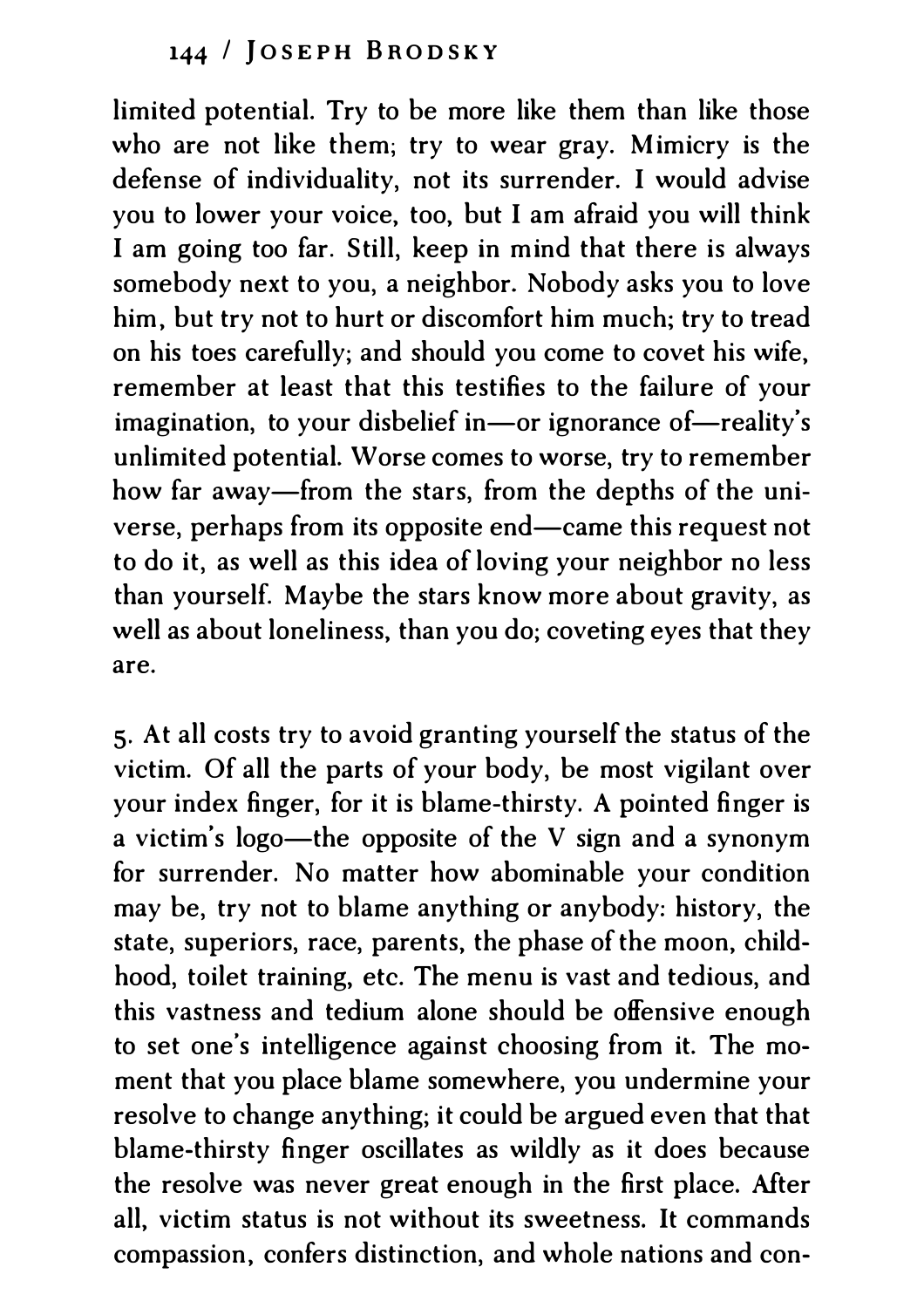# 145 / Speech at the Stadium

tinents bask in the murk of mental discounts advertised as the victim's conscience. There is an entire victim culture, ranging from private counselors to international loans. The professed goal of this network notwithstanding, its net result is that of lowering one's expectations from the threshold, so that a measly advantage could be perceived or billed as a major breakthrough. Of course, this is therapeutic and, given the scarcity of the world's resources, perhaps even hygienic, so for want of a better identity, one may embrace it-but try to resist it. However abundant and irrefutable is the evidence that you are on the losing side, negate it as long as you have your wits about you, as long as your lips can utter "No." On the whole, try to respect life not only for its amenities but for its hardships, too. They are a part of the game, and what's good about a hardship is that it is not a deception. Whenever you are in trouble, in some scrape, on the verge of despair or in despair, remember: that's life speaking to you in the only language it knows well. In other words, try to be a little masochistic: without a touch of masochism, the meaning of life is not complete. If this is of any help, try to remember that human dignity is an absolute, not a piecemeal notion; that it is inconsistent with special pleading, that it derives its poise from denying the obvious. Should you find this argument a bit on the heady side, think at least that by considering yourself a victim you but enlarge the vacuum of irresponsibility that demons or demagogues love so much to fll, since a paralyzed will is no dainty for angels.

6. The world you are about to enter and exist in doesn't have a good reputation. It's been better geographically than historically; it's still far more attractive visually than socially. It's not a nice place, as you are soon to fnd out, and I rather doubt that it will get much nicer by the time you leave it.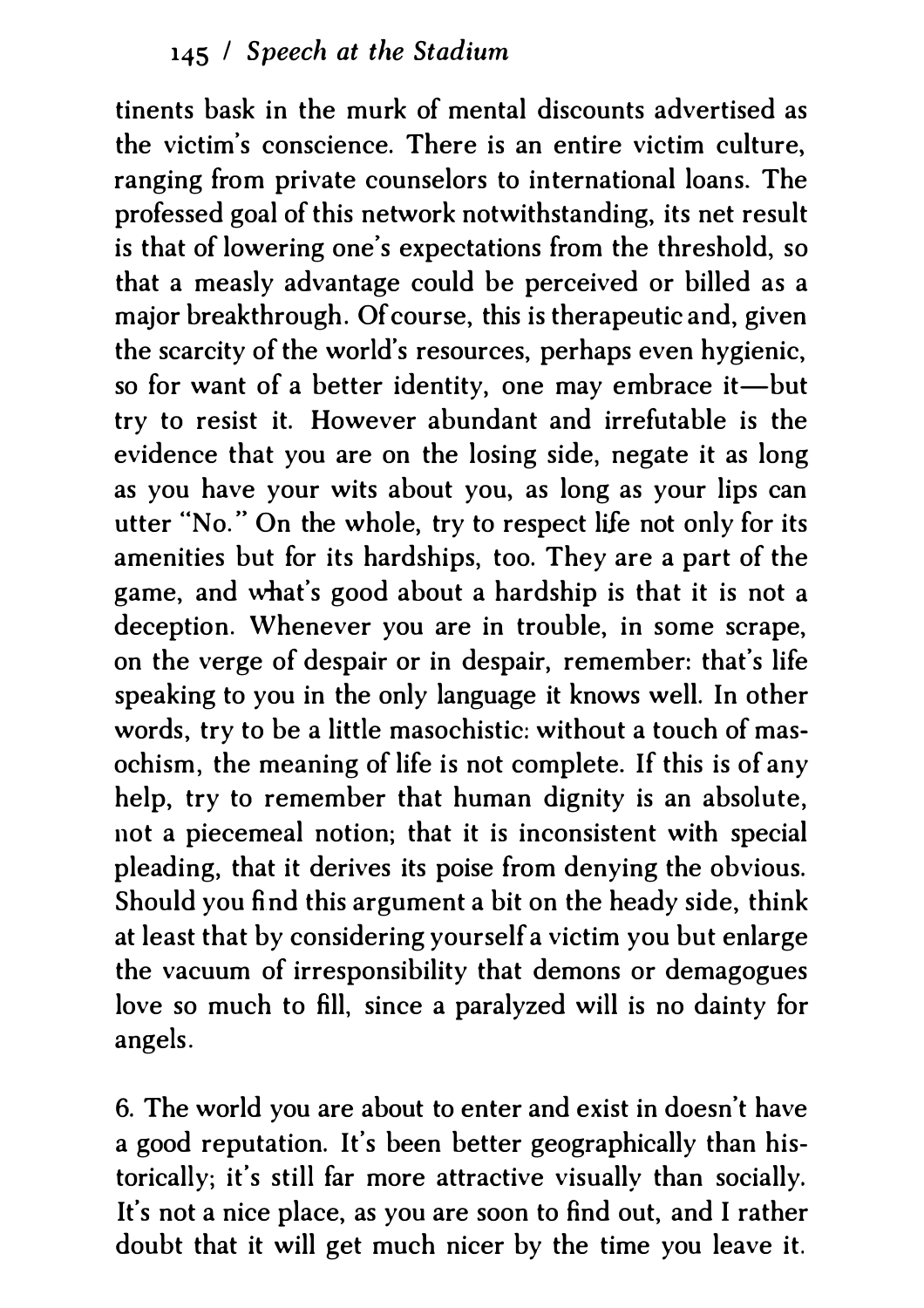Still, it's the only world available: no alterative exists, and if one did, there is no guarantee that it would be much better than this one. It is a jungle out there, as well as a desert, a slippery slope, a swamp, etc.—literally—but what's worse, metaphorically, too. Yet, as Robert Frost has said, "The best way out is always through." He also said, in a diferent poem, though, that "to be social is to be forgiving." It's with a few remarks about this business of getting through that I would like to close.

Try not to pay attention to those who will try to make life miserable for you. There will be a lot of those-in the official capacity as well as the self-appointed. Suffer them if you can't escape them, but once you have steered clear of them, give them the shortest shrift possible. Above all, try to avoid telling stories about the unjust treatment you received at their hands; avoid it no matter how receptive your audience may be. Tales of this sort extend the existence of your antagonists; most likely they are counting on your being talkative and relating your experience to others. By himself, no individual is worth an exercise in injustice (or for that matter, in justice). The ratio of one-to-one doesn't justif the efort: it's the echo that counts. That's the main principle of any oppressor, whether state-sponsored or autodidact. Therefore, steal, or still, the echo, so that you don't allow an event, however unpleasant or momentous, to claim any more time than it took for it to occur.

What your foes do derives its significance or consequence from the way you react. Therefore, rush through or past them as though they were yellow and not red lights. Don't linger on them mentally or verbally; don't pride yourself on forgiving or forgetting them-worse come to worse, do the forgetting frst. This way you'll spare your brain cells a lot of useless agitation; this way, perhaps, you may even save those pigheads from themselves, since the prospect of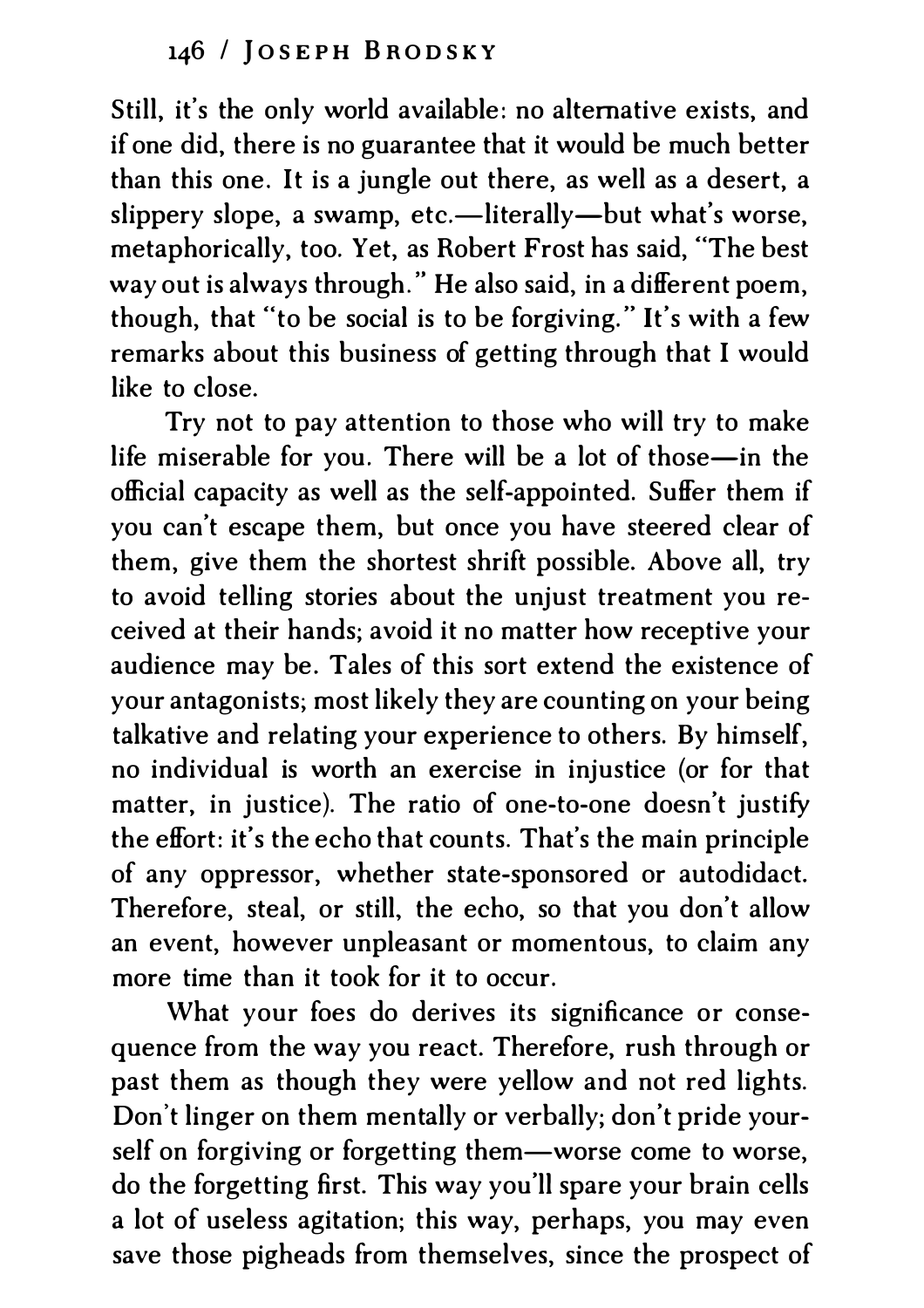# 147 I Speech at the Stadium

being forgotten is shorter than that of being forgiven. So Hip the channel: you can't put this network out of circulation, but at least you can reduce its ratings. Now, this solution is not likely to please angels, but then again, it's bound to hurt demons, and for the moment that's all that really matters.

I had better stop here. As I said, I'll be glad if you fnd what I've said useful. If not, it will show that you are equipped far better for the future than one would expect from people of your age. \Vhich, I suppose, is also a reason for rejoicing-not for apprehension. In either case-well equipped or not-I wish you luck, because what lies ahead is no picnic for the prepared and the unprepared alike, and you'll need luck. Still, I believe that you'll manage.

I'm no gypsy; I can't divine your future, but it's pretty obvious to any naked eye that you have a lot going for you. To say the least, you were born, which is in itself half the battle, and you live in a democracy-this halfway house between nightmare and utopia-which throws fewer obstacles in the way of an individual than its alternatives.

Last, you've been educated at the University of Michigan, in my view the best school in the nation, if only because sixteen years ago it gave a badly needed break to the laziest man on earth, who, on top of that, spoke practically no English-to yours truly. I taught here for some eight years; the language in which I address you today I learned here; some of my former colleagues are still on the payroll, others retired, and still others sleep the eteral sleep in the earth of Ann Arbor that now carries you. Clearly this place is of extraordinary sentimental value for me; and so it will become, in a dozen years or so, for you. To that extent, I can divine your future; in that respect, I know you will manage, or, more precisely, succeed. For feeling a wave of warmth